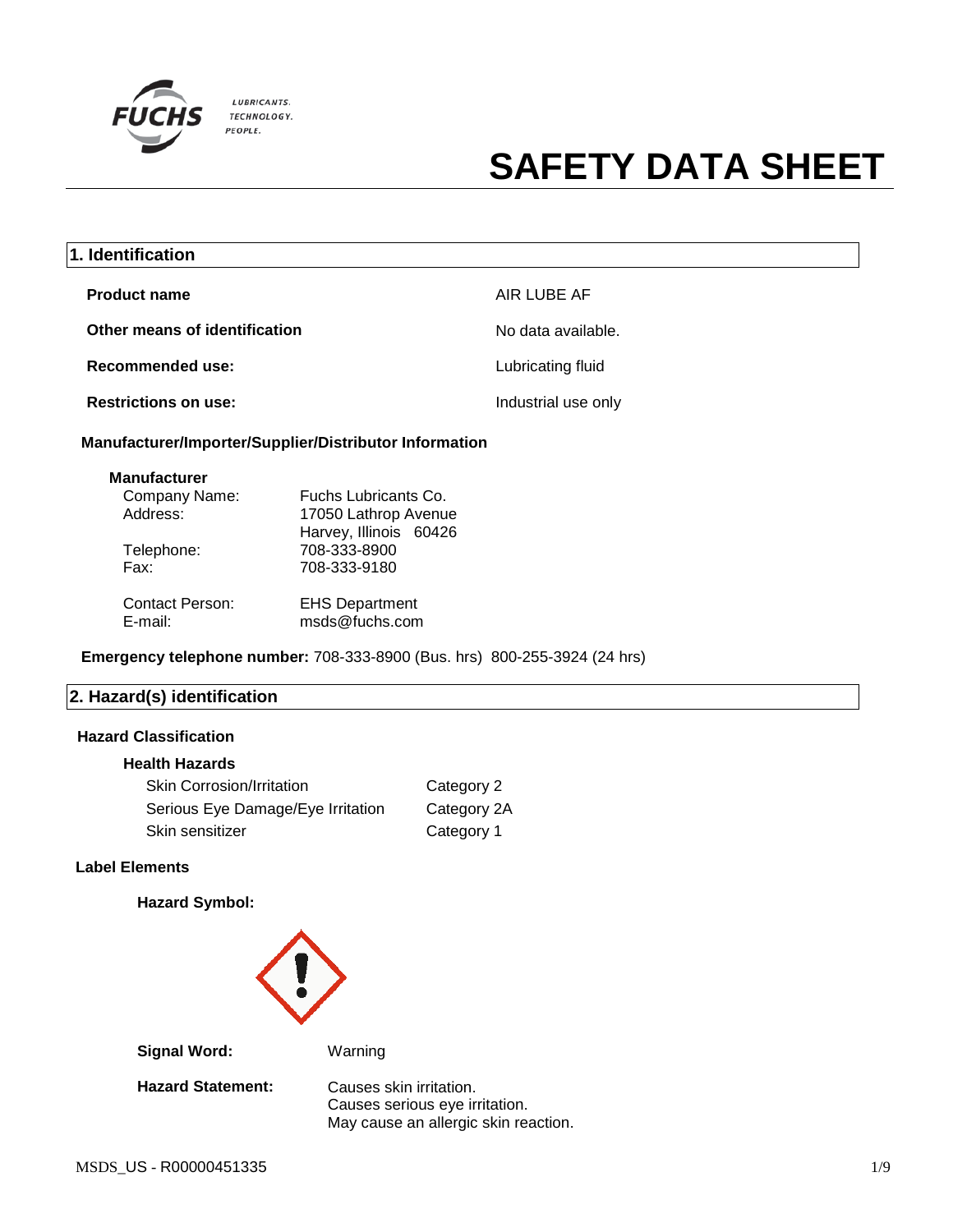

| <b>Precautionary</b><br><b>Statement</b> |                                                                                                                                                                                                                                                                                                                                                                                                                                     |
|------------------------------------------|-------------------------------------------------------------------------------------------------------------------------------------------------------------------------------------------------------------------------------------------------------------------------------------------------------------------------------------------------------------------------------------------------------------------------------------|
| <b>Prevention:</b>                       | Wash thoroughly after handling. Wear protective gloves/protective<br>clothing/eye protection/face protection. Avoid breathing<br>dust/fume/gas/mist/vapors/spray. Contaminated work clothing must not be<br>allowed out of the workplace.                                                                                                                                                                                           |
| Response:                                | If in eyes: Rinse cautiously with water for several minutes. Remove contact<br>lenses, if present and easy to do. Continue rinsing. If eye irritation persists:<br>Get medical advice/attention. IF ON SKIN: Wash with plenty of water. If skin<br>irritation or rash occurs: Get medical advice/attention. Specific treatment<br>(see the specific response guidance provided herein). Wash contaminated<br>clothing before reuse. |
| Disposal:                                | Dispose of contents/container to an appropriate treatment and disposal<br>facility in accordance with applicable laws and regulations, and product<br>characteristics at time of disposal.                                                                                                                                                                                                                                          |
| hazards which do not                     | None.                                                                                                                                                                                                                                                                                                                                                                                                                               |

#### **Other hazards which do not result in GHS classification:**

| Acute toxicity, inhalation, dust<br>or mist | 68.46 % |
|---------------------------------------------|---------|
| Acute toxicity, inhalation, vapor           | 69.36 % |
| Acute toxicity, dermal                      | 4.69%   |
| Acute toxicity, oral                        | 4.69%   |

## **3. Composition/information on ingredients**

#### **Hazardous Component(s):**

| <b>Chemical name</b> | CAS-No.      | Concentration |
|----------------------|--------------|---------------|
| Ethylene glycol      | 107-21-1     | 40 - 70%      |
| Sulfonate            | Confidential | $3 - 7%$      |
| Monoethanolamine     | 141-43-5     | $0.5 - 1.5\%$ |
| <b>Biocide</b>       | Confidential | $0.1 - 1\%$   |

Specific chemical identities and/or exact percentages have been withheld as trade secrets.

## **4. First-aid measures**

# **Ingestion:** Call a Poison Center or doctor if you feel unwell. Rinse mouth.

**Inhalation:** Move to fresh air. Call a Poison Center or doctor if you feel unwell.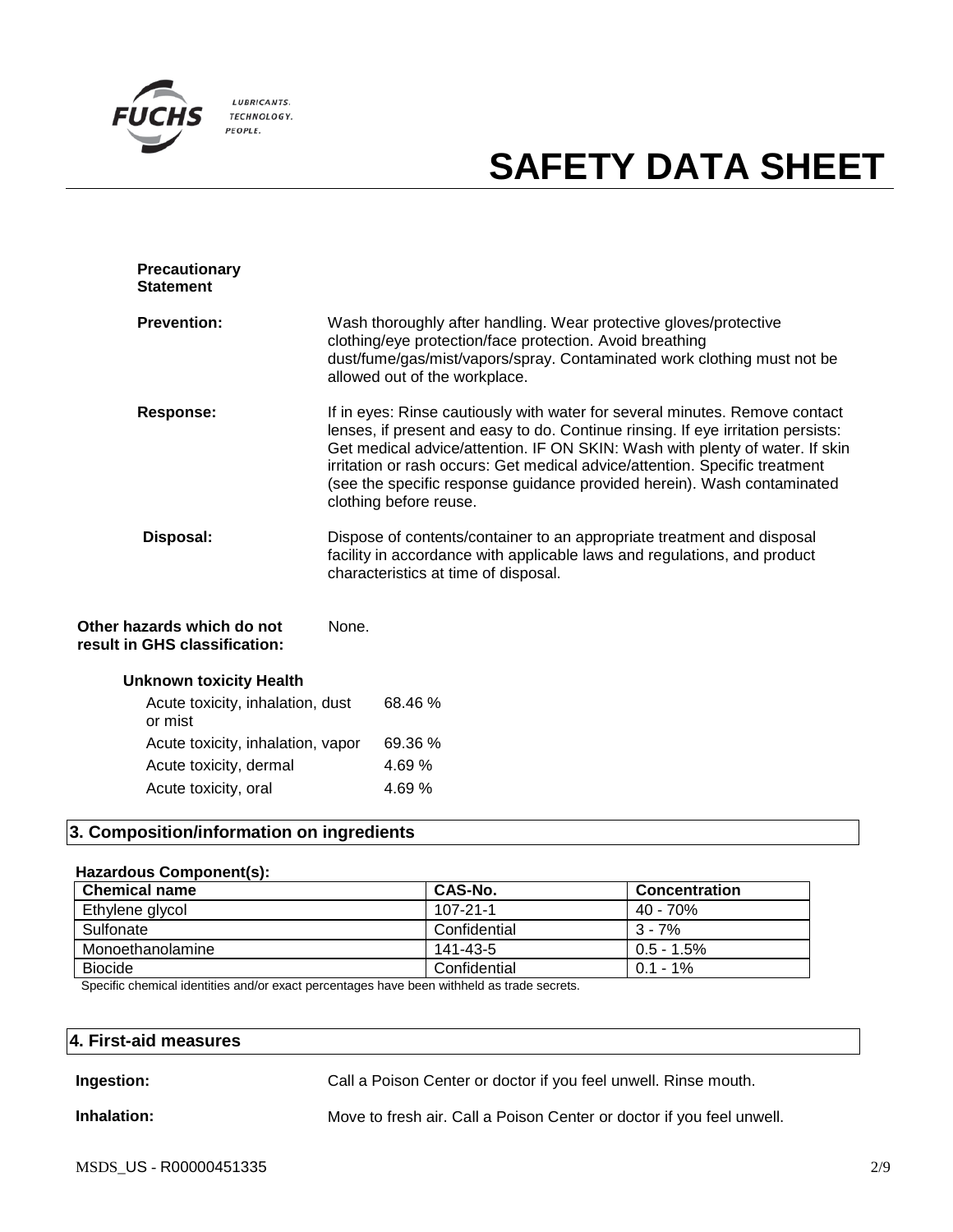

| <b>Skin Contact:</b>                                                              | Get medical attention. Immediately remove contaminated clothing and<br>shoes and wash skin with soap and plenty of water.                                                                                |  |  |
|-----------------------------------------------------------------------------------|----------------------------------------------------------------------------------------------------------------------------------------------------------------------------------------------------------|--|--|
| Eye contact:                                                                      | Immediately flush with plenty of water for at least 15 minutes. If easy to do,<br>remove contact lenses. Get medical attention.                                                                          |  |  |
| Most important symptoms/effects, acute and delayed                                |                                                                                                                                                                                                          |  |  |
| <b>Symptoms:</b>                                                                  | No data available.                                                                                                                                                                                       |  |  |
|                                                                                   | Indication of immediate medical attention and special treatment needed                                                                                                                                   |  |  |
| Treatment:                                                                        | Get medical attention as appropriate or if symptoms persist.                                                                                                                                             |  |  |
| 5. Fire-fighting measures                                                         |                                                                                                                                                                                                          |  |  |
| <b>General Fire Hazards:</b>                                                      | No unusual fire or explosion hazards noted.                                                                                                                                                              |  |  |
| Suitable (and unsuitable) extinguishing media                                     |                                                                                                                                                                                                          |  |  |
| Suitable extinguishing<br>media:                                                  | Water spray, fog, CO2, dry chemical, or regular foam. Use fire-<br>extinguishing media appropriate for surrounding materials.                                                                            |  |  |
| <b>Unsuitable extinguishing</b><br>media:                                         | Do not use water jet as an extinguisher, as this will spread the fire.                                                                                                                                   |  |  |
| Specific hazards arising from<br>the chemical:                                    | Heat may cause the containers to pressurize and possibly rupture. During<br>fire, gases hazardous to health may be formed.                                                                               |  |  |
| Special protective equipment and precautions for firefighters                     |                                                                                                                                                                                                          |  |  |
| <b>Special fire fighting</b><br>procedures:                                       | No data available.                                                                                                                                                                                       |  |  |
| Special protective equipment<br>for fire-fighters:                                | Firefighters must use standard protective equipment appropriate for<br>industrial fires.                                                                                                                 |  |  |
| 6. Accidental release measures                                                    |                                                                                                                                                                                                          |  |  |
| <b>Personal precautions,</b><br>protective equipment and<br>emergency procedures: | See Section 8 of the SDS for Personal Protective Equipment. Do not<br>handle damaged containers or spilled material unless wearing appropriate<br>protective clothing. Keep unauthorized personnel away. |  |  |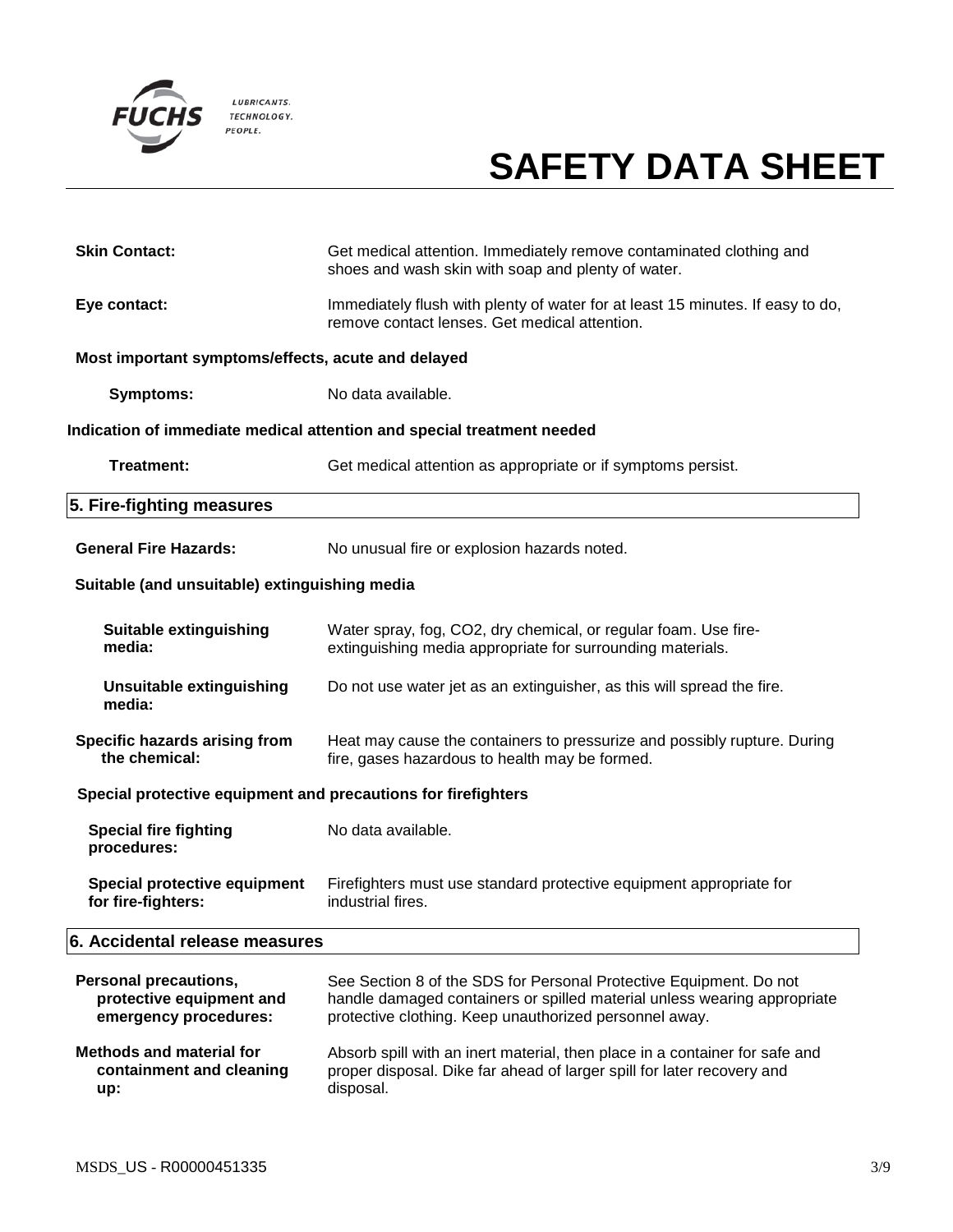

| <b>Environmental Precautions:</b>                                   | Do not contaminate water sources or sewer. Prevent further leakage or<br>spillage if safe to do so and protect against releases into the environment.<br>Remediate as appropriate.                                                                                                                                                      |
|---------------------------------------------------------------------|-----------------------------------------------------------------------------------------------------------------------------------------------------------------------------------------------------------------------------------------------------------------------------------------------------------------------------------------|
| 7. Handling and storage                                             |                                                                                                                                                                                                                                                                                                                                         |
| Precautions for safe handling:                                      | Contains amines. Do not add sodium nitrite or other nitrosating agents<br>which may form cancer causing nitrosamines. Wash hands thoroughly after<br>handling. Add material slowly when mixing with water. Do not add water to<br>the material; instead, add the material to the water. Avoid contact with eyes,<br>skin, and clothing. |
| Conditions for safe storage,<br>including any<br>incompatibilities: | Store in original tightly closed container. Avoid contact with oxidizing<br>agents. Store away from incompatible materials.                                                                                                                                                                                                             |

# **8. Exposure controls/personal protection**

#### **Exposure Limits**

| <b>Chemical name</b>       | type        | <b>Exposure Limit Values</b> |                       | <b>Source</b>                                      |
|----------------------------|-------------|------------------------------|-----------------------|----------------------------------------------------|
| Ethylene glycol - Aerosol. | Ceiling     |                              | $100$ mg/m $3$        | US. ACGIH Threshold Limit Values (03<br>2012)      |
| Monoethanolamine           | <b>TWA</b>  | 3 ppm                        |                       | US. ACGIH Threshold Limit Values (03<br>2012)      |
| Monoethanolamine           | <b>STEL</b> | 6 ppm                        |                       | US. ACGIH Threshold Limit Values (03<br>2012)      |
| Monoethanolamine           | <b>STEL</b> | 6 ppm                        | 15 mg/m $3$           | US. OSHA Table Z-1-A (29 CFR<br>1910.1000) (1989)  |
| Monoethanolamine           | <b>TWA</b>  | 3 ppm                        | $8 \,\mathrm{mq/m}$ 3 | US. OSHA Table Z-1-A (29 CFR)<br>1910.1000) (1989) |

| <b>Protective Measures:</b>      | Provide easy access to water supply and eye wash facilities. Good general<br>ventilation should be provided. Ventilation rates should be matched to<br>conditions. If applicable, use process enclosures, local exhaust ventilation, or<br>other engineering controls to maintain airborne levels below recommended<br>exposure limits. If exposure limits have not been established, maintain<br>airborne levels to an acceptable level. |     |
|----------------------------------|-------------------------------------------------------------------------------------------------------------------------------------------------------------------------------------------------------------------------------------------------------------------------------------------------------------------------------------------------------------------------------------------------------------------------------------------|-----|
| <b>Respiratory Protection:</b>   | In case of inadequate ventilation use suitable respirator. Seek advice from<br>supervisor on the company's respiratory protection standards.                                                                                                                                                                                                                                                                                              |     |
| <b>Eye Protection:</b>           | Wear safety glasses with side shields (or goggles).                                                                                                                                                                                                                                                                                                                                                                                       |     |
| <b>Skin and Body Protection:</b> | Wear chemical-resistant gloves, footwear, and protective clothing appropriate<br>for the risk of exposure. Contact health and safety professional or manufacturer<br>for specific information.                                                                                                                                                                                                                                            |     |
| <b>Hygiene measures:</b>         | Always observe good personal hygiene measures, such as washing after<br>handling the material and before eating, drinking, and/or smoking. Routinely<br>wash work clothing to remove contaminants. Contaminated work clothing                                                                                                                                                                                                             |     |
| MSDS_US - R00000451335           |                                                                                                                                                                                                                                                                                                                                                                                                                                           | 4/9 |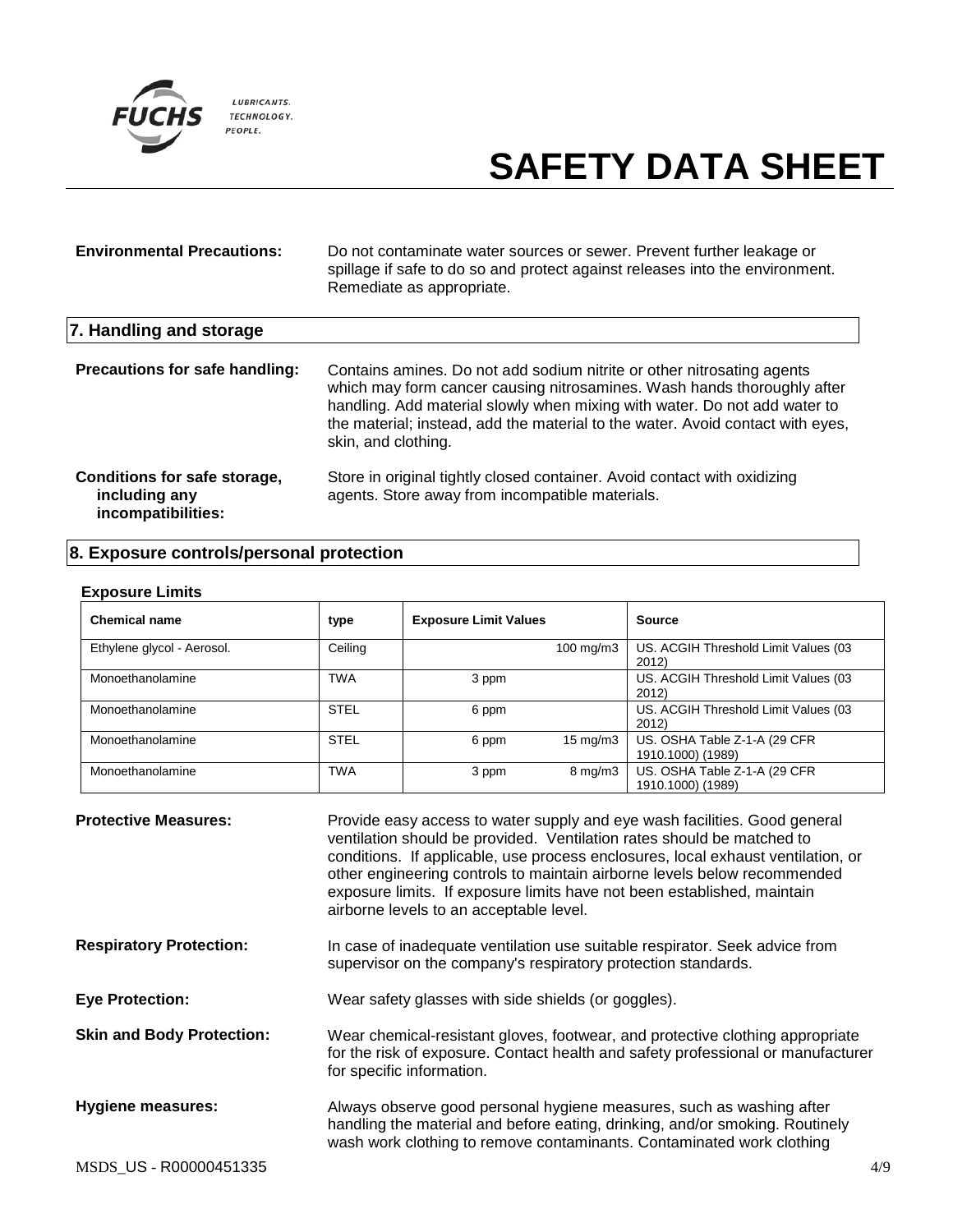

should not be allowed out of the workplace. Discard contaminated footwear that cannot be cleaned. Avoid contact with skin, eyes, and clothing.

## **9. Physical and chemical properties**

| Appearance                                            |                            |
|-------------------------------------------------------|----------------------------|
| <b>Physical state:</b>                                | Liquid                     |
| Form:                                                 | No data available.         |
| Color:                                                | Green                      |
| Odor:                                                 | Odorless                   |
| Odor threshold:                                       | No data available.         |
| pH:                                                   | No data available.         |
| <b>Melting point/freezing point:</b>                  | No data available.         |
| Initial boiling point and boiling range:              | No data available.         |
| <b>Flash Point:</b>                                   | Not applicable             |
| <b>Evaporation rate:</b>                              | No data available.         |
| Flammability (solid, gas):                            | No data available.         |
| Upper/lower limit on flammability or explosive limits |                            |
| Flammability limit - upper (%):                       | No data available.         |
| Flammability limit - lower (%):                       | No data available.         |
| Explosive limit - upper (%):                          | No data available.         |
| Explosive limit - lower (%):                          | No data available.         |
| Vapor pressure:                                       | No data available.         |
| Vapor density:                                        | No data available.         |
| <b>Relative density:</b>                              | 1.08                       |
| Solubility(ies)                                       |                            |
| <b>Solubility in water:</b>                           | Soluble                    |
| <b>Solubility (other):</b>                            | No data available.         |
| Partition coefficient (n-octanol/water):              | No data available.         |
| Auto-ignition temperature:                            | No data available.         |
| <b>Decomposition temperature:</b>                     | No data available.         |
| <b>Viscosity:</b>                                     | 10 mm2/s (40 °C, Measured) |

## **10. Stability and reactivity**

| <b>Reactivity:</b>                                   | Not reactive during normal use. |
|------------------------------------------------------|---------------------------------|
| <b>Chemical Stability:</b>                           | No data available.              |
| <b>Possibility of Hazardous</b><br><b>Reactions:</b> | None under normal conditions.   |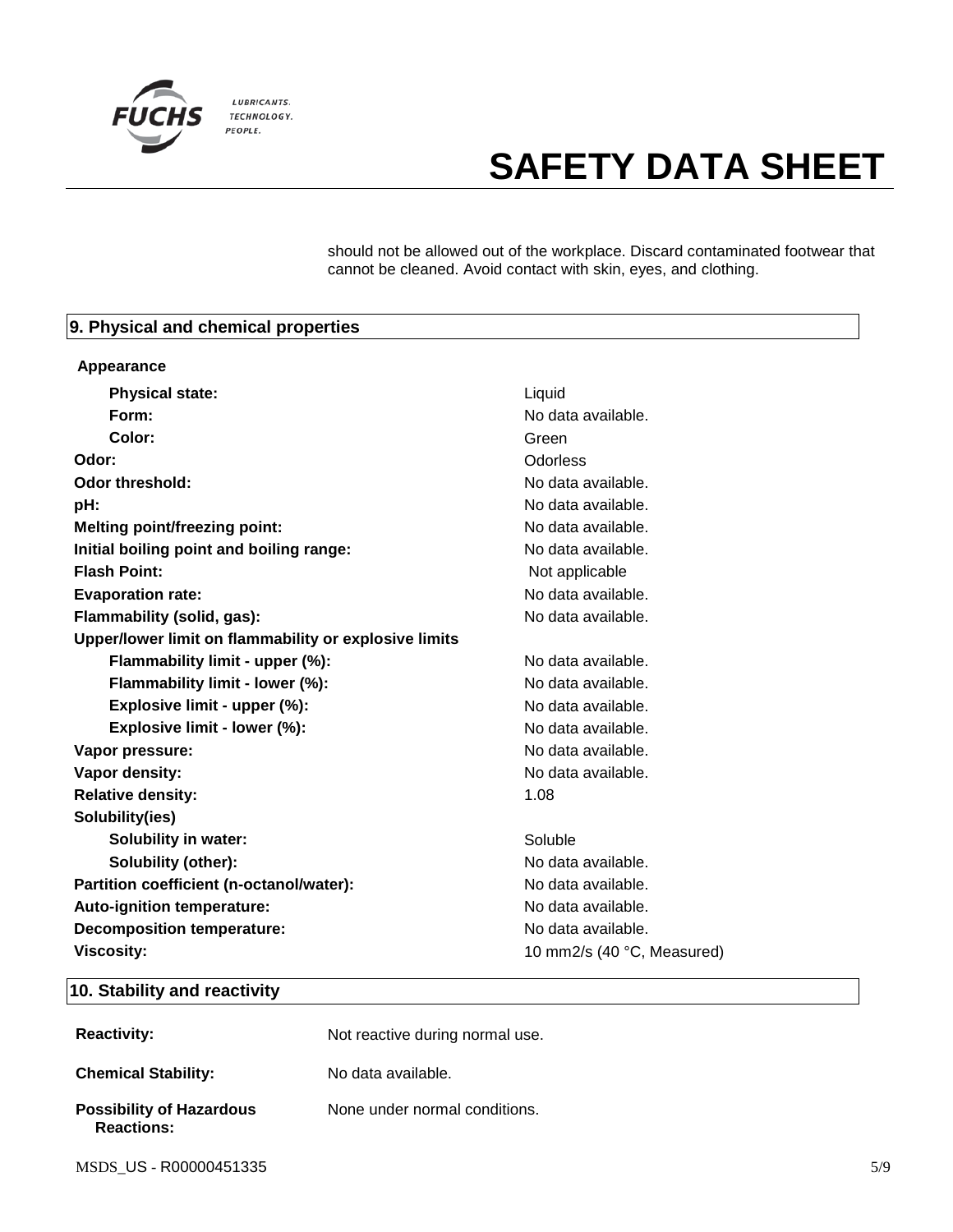

| <b>Conditions to Avoid:</b>                                 | Avoid heat or contamination.                                                                       |
|-------------------------------------------------------------|----------------------------------------------------------------------------------------------------|
| <b>Incompatible Materials:</b>                              | No data available.                                                                                 |
| <b>Hazardous Decomposition</b><br><b>Products:</b>          | Thermal decomposition or combustion may liberate carbon oxides and<br>other toxic gases or vapors. |
| 11. Toxicological information                               |                                                                                                    |
| Information on likely routes of exposure<br>Ingestion:      | May be harmful if swallowed.                                                                       |
| Inhalation:                                                 | Harmful if inhaled.                                                                                |
| <b>Skin Contact:</b>                                        | Causes skin irritation. May cause an allergic skin reaction.                                       |
| Eye contact:                                                | Causes serious eye irritation.                                                                     |
| Ingestion:                                                  | Symptoms related to the physical, chemical and toxicological characteristics<br>No data available. |
| Inhalation:                                                 | No data available.                                                                                 |
| <b>Skin Contact:</b>                                        | No data available.                                                                                 |
| Eye contact:                                                | No data available.                                                                                 |
| Information on toxicological effects                        |                                                                                                    |
| Acute toxicity (list all possible routes of exposure)       |                                                                                                    |
| Oral<br><b>Product:</b>                                     | ATEmix (): 2000 - 5000 mg/kg                                                                       |
| <b>Dermal</b><br><b>Product:</b>                            | ATEmix (): 2000 - 5000 mg/kg                                                                       |
| <b>Inhalation</b><br><b>Product:</b>                        | Not classified for acute toxicity based on available data.                                         |
| <b>Repeated dose toxicity</b><br><b>Product:</b>            | No data available.                                                                                 |
| <b>Skin Corrosion/Irritation</b><br><b>Product:</b>         | No data available.                                                                                 |
| <b>Serious Eye Damage/Eye Irritation</b><br><b>Product:</b> | No data available.                                                                                 |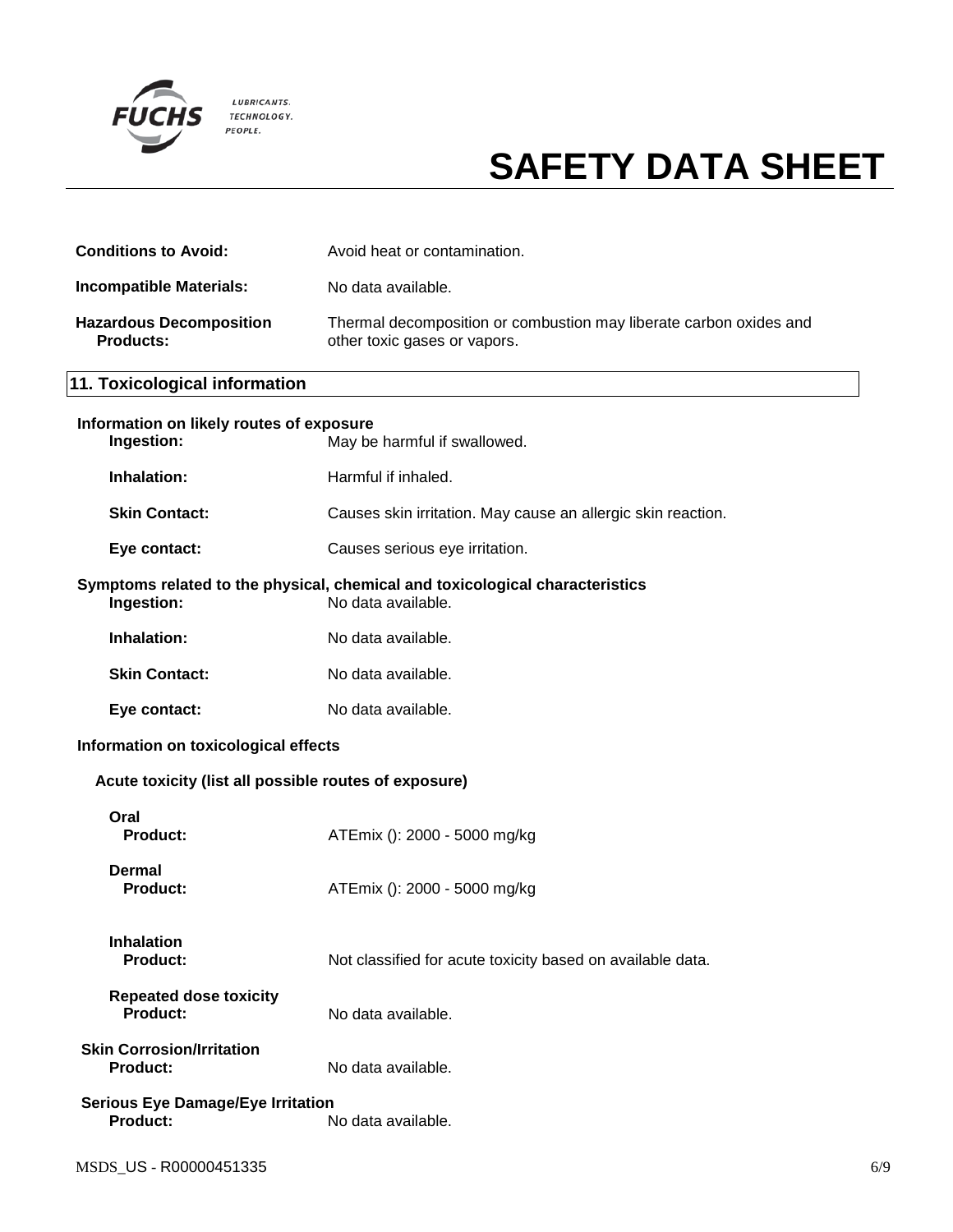

# **Respiratory or Skin Sensitization Product:** No data available.

**Carcinogenicity Product:** No data available.

> **IARC Monographs on the Evaluation of Carcinogenic Risks to Humans:** No carcinogenic components identified

**US. National Toxicology Program (NTP) Report on Carcinogens:** No carcinogenic components identified

**US. OSHA Specifically Regulated Substances (29 CFR 1910.1001-1050):** No carcinogenic components identified

## **Germ Cell Mutagenicity**

| In vitro<br><b>Product:</b>                                                                      | No data available.                                            |
|--------------------------------------------------------------------------------------------------|---------------------------------------------------------------|
| In vivo<br><b>Product:</b>                                                                       | No data available.                                            |
| <b>Reproductive toxicity</b><br><b>Product:</b>                                                  | No data available.                                            |
| <b>Specific Target Organ Toxicity - Single Exposure</b><br><b>Product:</b><br>No data available. |                                                               |
| <b>Specific Target Organ Toxicity - Repeated Exposure</b><br><b>Product:</b>                     | No data available.                                            |
| <b>Aspiration Hazard</b><br><b>Product:</b>                                                      | No data available.                                            |
| Other effects:                                                                                   | Components may cause a risk to the following:<br>Liver Kidney |
|                                                                                                  |                                                               |

| 12. Ecological information  |                                                                                                |  |
|-----------------------------|------------------------------------------------------------------------------------------------|--|
| <b>General information:</b> | This product has not been evaluated for ecological toxicity or other<br>environmental effects. |  |
| 13. Disposal considerations |                                                                                                |  |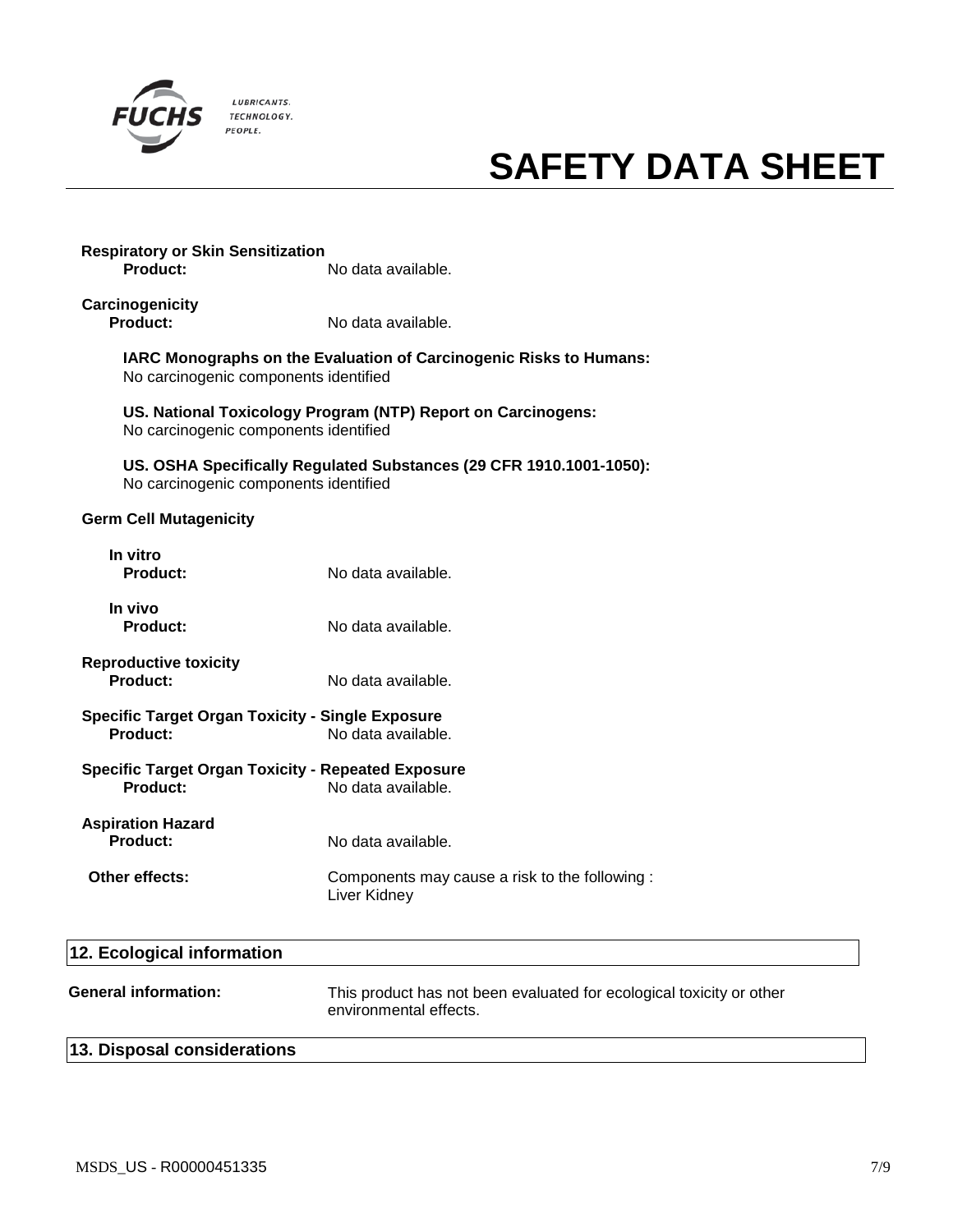

| <b>Disposal instructions:</b>    | Discharge, treatment, or disposal may be subject to national, state, or local<br>laws. Dispose of waste at an appropriate treatment and disposal facility in<br>accordance with applicable laws and regulations, and product<br>characteristics at time of disposal. It is the responsibility of the product user<br>or owner to determine at the time of disposal, which waste regulations must<br>be applied. |
|----------------------------------|-----------------------------------------------------------------------------------------------------------------------------------------------------------------------------------------------------------------------------------------------------------------------------------------------------------------------------------------------------------------------------------------------------------------|
| <b>Contaminated Packaging:</b>   | Empty containers should be taken to an approved waste handling site for<br>recycling or disposal.                                                                                                                                                                                                                                                                                                               |
| <b>14. Transport information</b> |                                                                                                                                                                                                                                                                                                                                                                                                                 |

This material is not subject to transport regulations.

#### **15. Regulatory information**

#### **US Federal Regulations**

**US. OSHA Specifically Regulated Substances (29 CFR 1910.1001-1050)** None present or none present in regulated quantities.

#### **Superfund Amendments and Reauthorization Act of 1986 (SARA)**

**Hazard categories** Acute (Immediate) Chronic (Delayed)

#### **SARA 313 (TRI Reporting)**

**Chemical Identity** Ethylene glycol

**threshold for other users**

**Reporting** 

**16.Other information, including date of preparation or last revision**

**Reporting threshold for manufacturing and processing**

#### **US State Regulations**

#### **US. California Proposition 65**

This product contains chemical(s) known to the State of California to cause cancer and/or to cause birth defects or other reproductive harm.

| <b>Issue Date:</b>                                    | 28.05.2015         |     |
|-------------------------------------------------------|--------------------|-----|
| <b>Revision Date:</b>                                 | 28.05.2015         |     |
| <b>Version #:</b>                                     | 1.0                |     |
| <b>Further Information:</b><br>MSDS_US - R00000451335 | No data available. | 8/9 |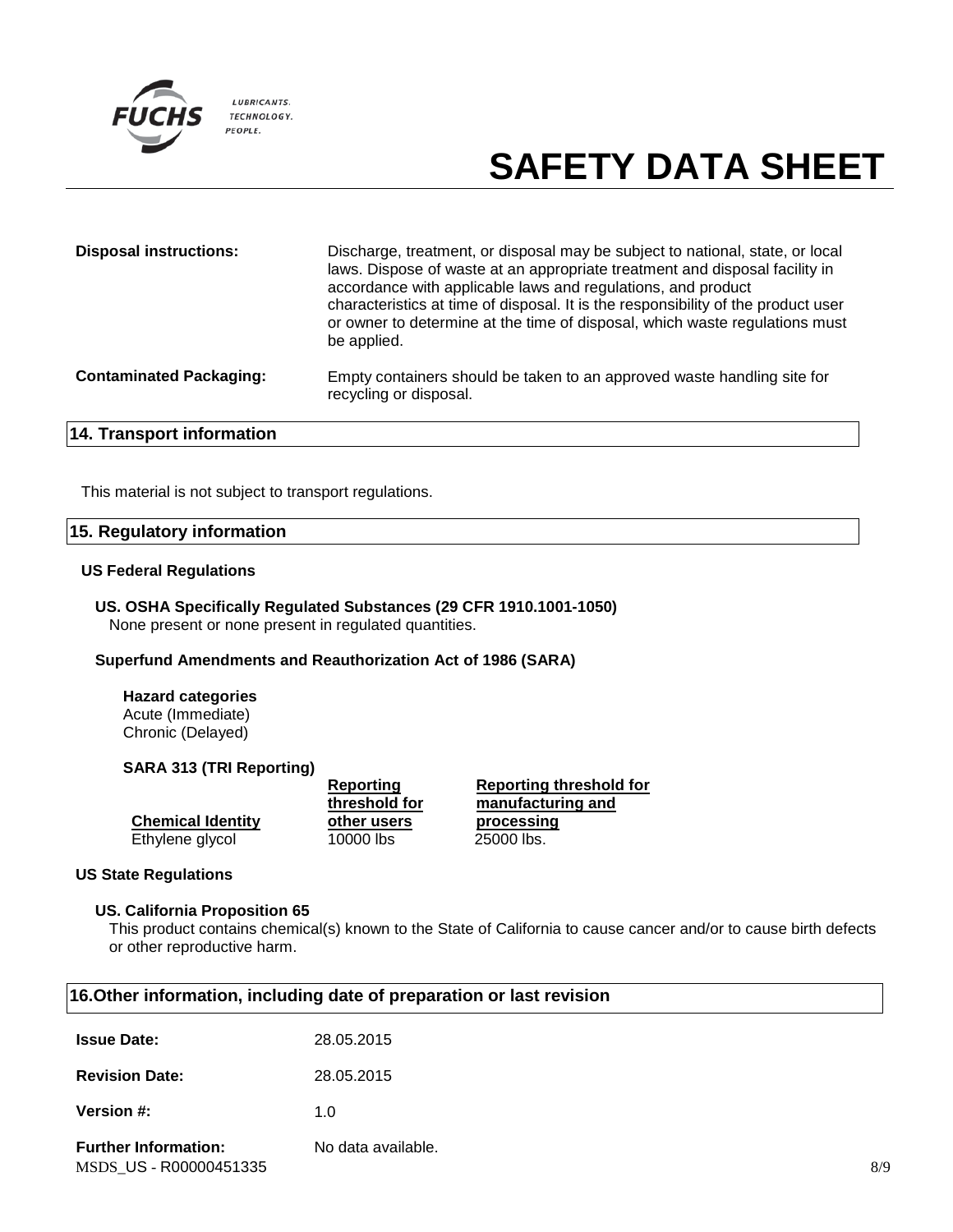

**Disclaimer: This information is provided without warranty**. The information is believed to be correct. This information should be used to make an independent determination of the methods to safeguard workers and the environment.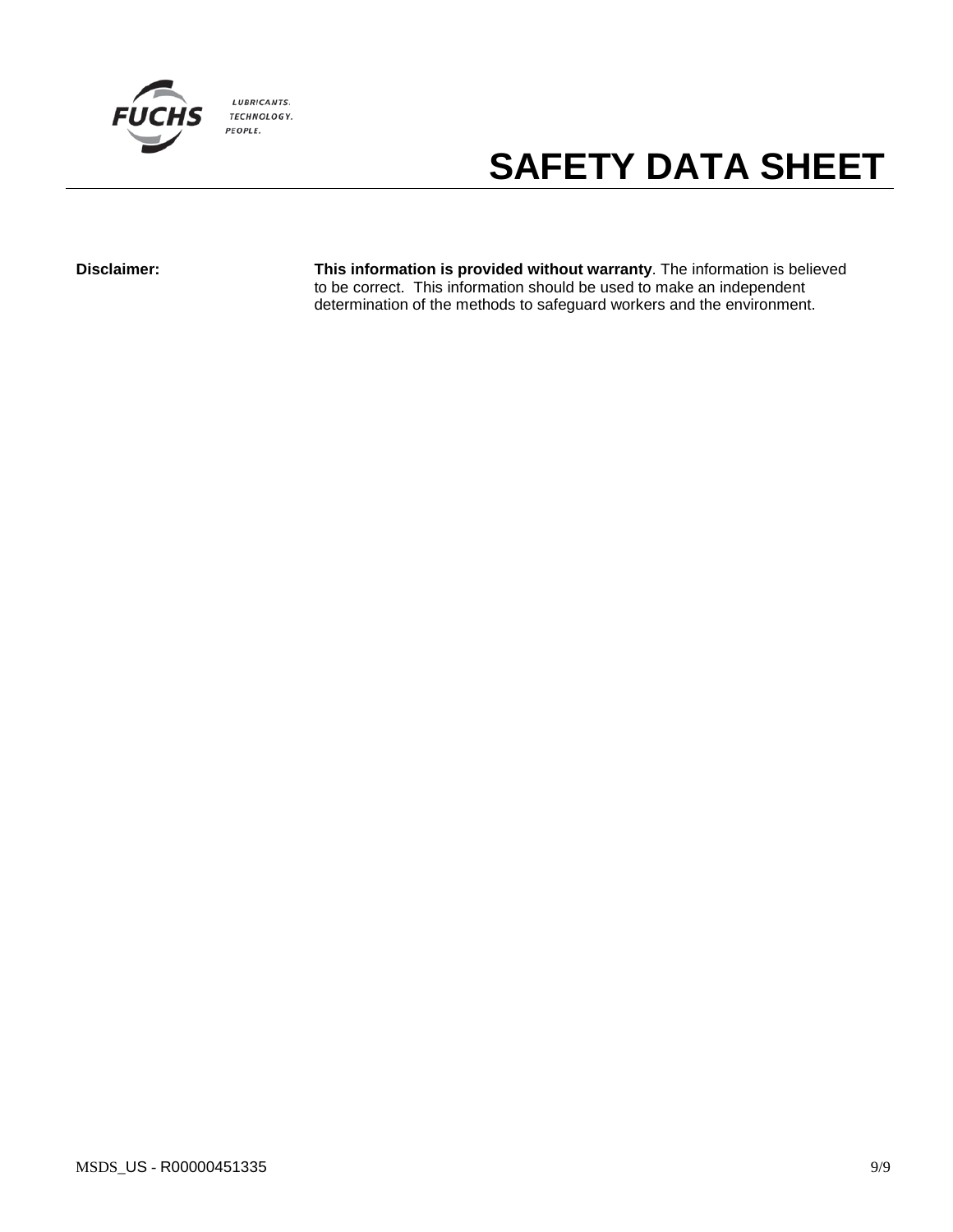

# **FICHA DE DATOS DE SEGURIDAD**

## **1. Identificación**

| Nombre del producto            | AIR LUBE AF               |
|--------------------------------|---------------------------|
| Otros medios de identificación | No hay datos disponibles. |
| Uso recomendado:               | Lubricante de fluido      |
| <b>Restricciones de uso:</b>   | Uso industrial sólo       |

#### **Información sobre el Fabricante/Importador/Proveedor/Distribuidor**

| <b>Fabricante</b> |  |
|-------------------|--|
| Nlambra da la     |  |

| Nombre de la         | Fuchs Lubricants Co.   |
|----------------------|------------------------|
| empresa:             |                        |
| Dirección:           | 17050 Lathrop Avenue   |
|                      | Harvey, Illinois 60426 |
| teléfono:            | 708-333-8900           |
| fax:                 | 708-333-9180           |
|                      |                        |
| Persona de contacto: | <b>EHS Department</b>  |
| Correo electrónico:  | sds@fuchs.com          |

**Teléfono de emergencia:** 708-333-8900 (Bus. hrs) 800-255-3924 (24 hrs)

# **2. Identificación de los peligros**

## **Clasificación de Peligro**

### **Peligros para la Salud**

| Toxicidad aguda (Ingestión)                                                   | Categoría 4  |
|-------------------------------------------------------------------------------|--------------|
| Lesiones Oculares Graves/Irritación<br>Ocular                                 | Categoría 2A |
| Sensibilizante cutáneo                                                        | Categoría 1  |
| Toxicidad Sistémica Específica de<br>Órganos Diana- Exposiciones<br>Repetidas | Categoría 2  |

### **Elementos de la Etiqueta**

### **Símbolo de Peligro:**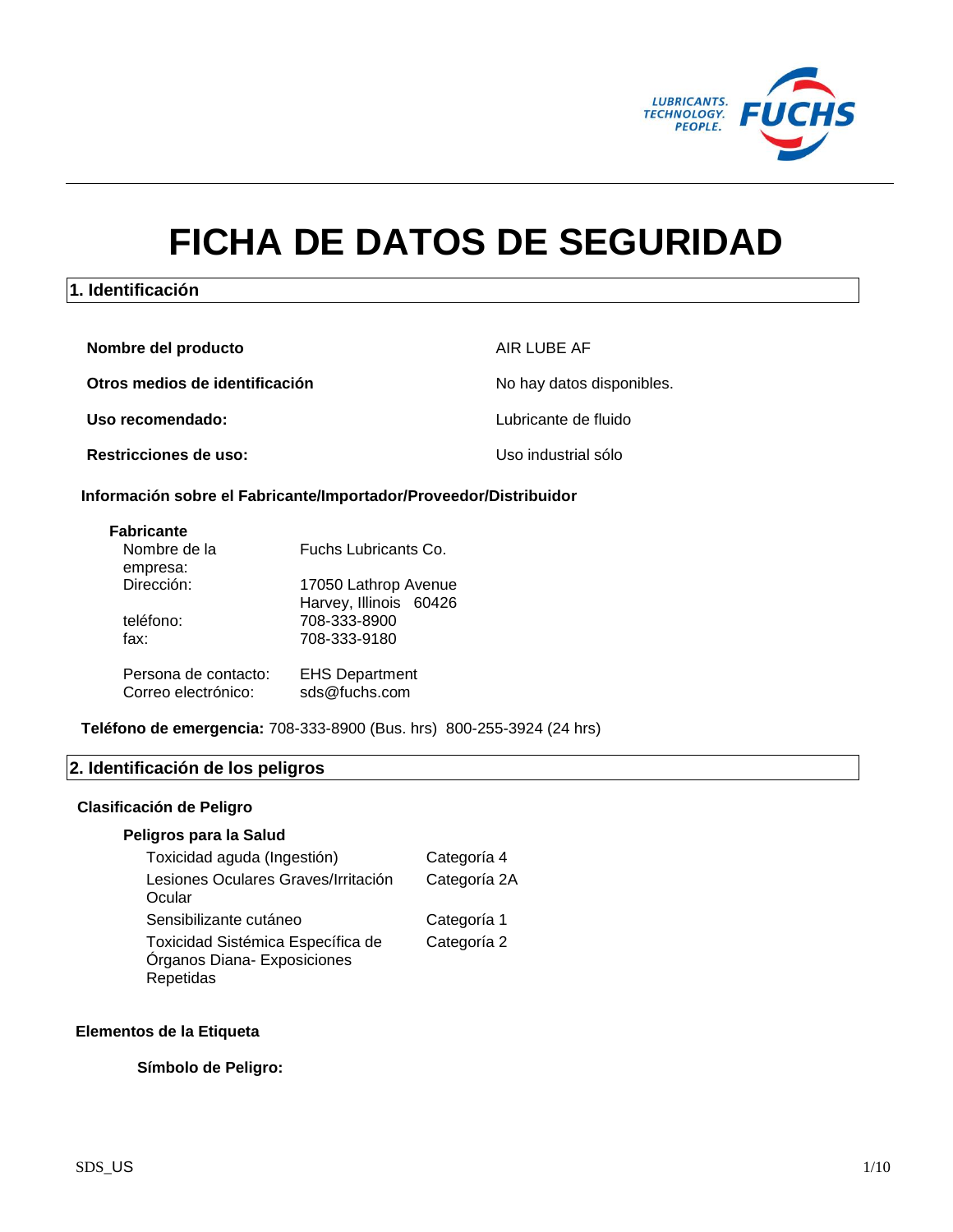

| Palabra de Advertencia: Atención                        |                                                                                                                                                                                                                                                                                                                                                                                                                                                                                                                                                                                                                                                                                                                            |  |
|---------------------------------------------------------|----------------------------------------------------------------------------------------------------------------------------------------------------------------------------------------------------------------------------------------------------------------------------------------------------------------------------------------------------------------------------------------------------------------------------------------------------------------------------------------------------------------------------------------------------------------------------------------------------------------------------------------------------------------------------------------------------------------------------|--|
| Indicación de Peligro:                                  | Nocivo en caso de ingestión.<br>Provoca irritación ocular grave.<br>Puede provocar una reacción alérgica en la piel.<br>Puede provocar daños en los órganos tras exposiciones prolongadas o<br>repetidas.                                                                                                                                                                                                                                                                                                                                                                                                                                                                                                                  |  |
| Consejos de Prudencia                                   |                                                                                                                                                                                                                                                                                                                                                                                                                                                                                                                                                                                                                                                                                                                            |  |
| Prevención:                                             | Lavarse concienzudamente tras la manipulación. No comer, beber ni fumar<br>durante su utilización. Llevar guantes/prendas/gafas/máscara de protección.<br>Las prendas de trabajo contaminadas no podrán sacarse del lugar de<br>trabajo. No respirar el polvo/el humo/el gas/la niebla/los vapores/el aerosol.                                                                                                                                                                                                                                                                                                                                                                                                             |  |
| Respuesta:                                              | EN CASO DE CONTACTO CON LOS OJOS: Enjuagar con agua<br>cuidadosamente durante varios minutos. Quitar las lentes de contacto<br>cuando estén presentes y pueda hacerse con facilidad. Proseguir con el<br>lavado. Si persiste la irritación ocular: Consultar a un médico. EN CASO DE<br>CONTACTO CON LA PIEL: Lavar con abundante agua/<br>jabónEn caso de irritación o erupción cutánea: Consultar a un médico.EN<br>CASO DE INGESTIÓN: Llamar a un CENTRO DE TOXICOLOGÍA / médico<br>/ si la persona se encuentra mal. Enjuagarse la boca. Consultar a un<br>médico en caso de malestar. Se necesita un tratamiento específico (ver en<br>el producto SDS). Lavar las prendas contaminadas antes de volver a<br>usarlas. |  |
| Eliminación:                                            | Eliminar el contenido/el recipiente en una instalación de tratamiento y<br>eliminación de desechos apropiada de conformidad con las leyes y<br>reglamentos aplicables y con las características del producto en el<br>momento de la eliminación.                                                                                                                                                                                                                                                                                                                                                                                                                                                                           |  |
| Otros peligros que no dan<br>lugar a clasificación SGA: | Ninguno.                                                                                                                                                                                                                                                                                                                                                                                                                                                                                                                                                                                                                                                                                                                   |  |
| <b>Toxicidad desconocida - Salud</b>                    |                                                                                                                                                                                                                                                                                                                                                                                                                                                                                                                                                                                                                                                                                                                            |  |
| Toxicidad aguda, oral                                   | 4.44 %                                                                                                                                                                                                                                                                                                                                                                                                                                                                                                                                                                                                                                                                                                                     |  |
| Toxicidad aguda, cutánea                                | 4.44 %                                                                                                                                                                                                                                                                                                                                                                                                                                                                                                                                                                                                                                                                                                                     |  |
| Toxicidad aguda, por inhalación<br>de vapor             | 69.23 %                                                                                                                                                                                                                                                                                                                                                                                                                                                                                                                                                                                                                                                                                                                    |  |
| Toxicidad aguda, por inhalación<br>de polvo o niebla    | 69.98 %                                                                                                                                                                                                                                                                                                                                                                                                                                                                                                                                                                                                                                                                                                                    |  |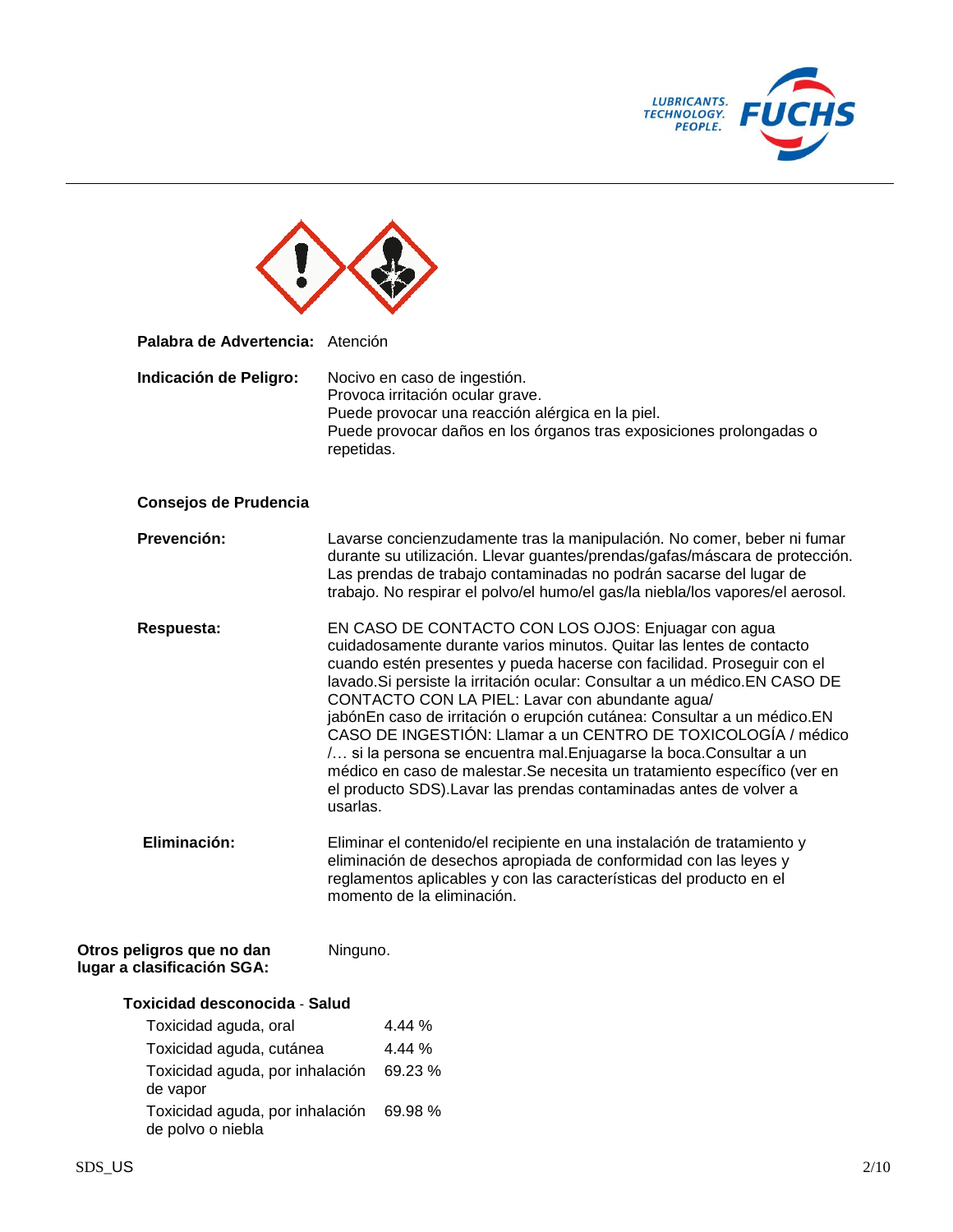

# **3. Composición/información sobre los componentes**

### **Componente(s) peligroso(s):**

| Determinación química             | <b>No. CAS</b> | Concentración |
|-----------------------------------|----------------|---------------|
| etano-1,2-diol                    | $107 - 21 - 1$ | $50 - 100\%$  |
| Sulfonated petroleum, sodium salt | Confidencial   | 1 - $<$ 5%    |
| Ethoxylated oleoamide             | Confidencial   | 1 - $<$ 5%    |
| Monoethanolamine                  | 141-43-5       | $0.1 - 1\%$   |
| Biocide                           | Confidencial   | $0.1 - 1\%$   |

Las identidades químicas específicas y/o los porcentajes exactos han sido retenidos como secretos de fabricación.

| 4. Primeros auxilios                           |                                                                                                                                                                                             |
|------------------------------------------------|---------------------------------------------------------------------------------------------------------------------------------------------------------------------------------------------|
| Ingestión:                                     | Llamar a un CENTRO DE TOXICOLOGÍA / médico si la persona se<br>encuentra mal. Enjuagarse la boca.                                                                                           |
| Inhalación:                                    | Trasladar al aire libre. Llamar a un CENTRO DE TOXICOLOGÍA / médico<br>si la persona se encuentra mal.                                                                                      |
| <b>Contacto con la Piel:</b>                   | Quitar ropa y zapatos contaminados. Lave las áreas de contacto con agua<br>y jabón. En caso de irritación cutánea: Consultar a un médico.                                                   |
| Contacto con los ojos:                         | Enjuagar inmediatamente los ojos con agua abundante durante por los<br>menos 15 minutos. Si resulta fácil, quitar las lentes de contacto. Conseguir<br>atención médica.                     |
|                                                | Los síntomas y efectos más importantes, tanto los agudos como los retardados                                                                                                                |
| Síntomas:                                      | No hay datos disponibles.                                                                                                                                                                   |
|                                                | Indicación de asistencia médica inmediata y tratamiento especial necesario                                                                                                                  |
| <b>Tratamiento:</b>                            | Los síntomas pueden retrasarse.                                                                                                                                                             |
| 5. Medidas de lucha contra incendios           |                                                                                                                                                                                             |
| <b>Riesgos Generales de</b><br>Incendio:       | Ningún riesgo excepcional de incendio o explosión señalado.                                                                                                                                 |
| Medios de extinción adecuados (y no adecuados) |                                                                                                                                                                                             |
| Medios de extinción<br>apropiados:             | Agua pulverizada, neblina, CO2, polvos químicos, o espuma normal<br>Seleccione el medio de extinción más apropiado, teniendo en cuenta la<br>posible presencia de otros productos químicos. |
| Medios de extinción no<br>apropiados:          | No utilice chorro de agua, pues extendería el fuego.                                                                                                                                        |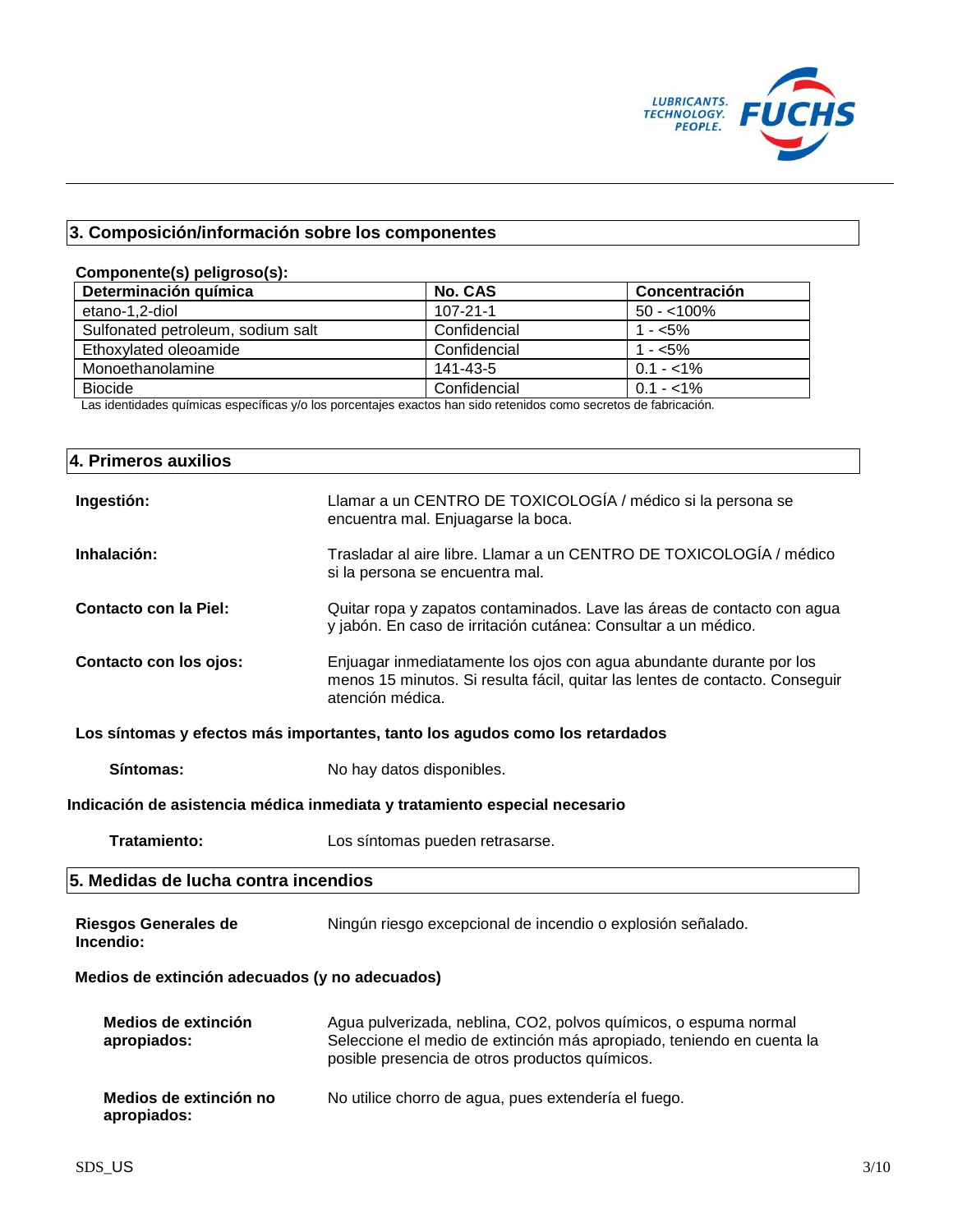

| Peligros específicos derivados<br>de la sustancia química: | El calor puede ocasionar explosión de los recipientes. En caso de incendio<br>se pueden formar gases nocivos. |
|------------------------------------------------------------|---------------------------------------------------------------------------------------------------------------|
|                                                            | Equipo especial de protección y medias de precaución para los bomberos                                        |
| Medidas especiales de lucha<br>contra incendios:           | No hay datos disponibles.                                                                                     |

**Equipos de protección especial que debe llevar el personal de lucha contra incendios:** Los bomberos deben utilizar un equipo de protección estándar incluyendo chaqueta ignífuga, casco con careta, guantes, botas de goma, y, en espacios cerrados, equipo de respiración autónomo (SCBA, según sus siglas en inglés).

## **6. Medidas en caso de liberación accidental**

| Precauciones personales,                           | Consulte la sección 8 de la FDS sobre equipo de protección personal. No                                                                                                                                            |
|----------------------------------------------------|--------------------------------------------------------------------------------------------------------------------------------------------------------------------------------------------------------------------|
| equipo de protección y                             | toque los recipientes dañados o el material derramado a menos que esté                                                                                                                                             |
| procedimientos de                                  | usando ropa protectora adecuada. Mantener alejado al personal no                                                                                                                                                   |
| emergencia:                                        | autorizado.                                                                                                                                                                                                        |
| Métodos y material de<br>contención y de limpieza: | Absorber los derrames con vermiculita u otro material inerte colocándolo<br>luego en un contenedor para residuos químicos. Preparar diques delante<br>de los derrames grandes para luego facilitar la eliminación. |
| <b>Precauciones Relativas al</b>                   | No contamine el drenaje o el alcantarillado. Impedir nuevos escapes o                                                                                                                                              |
| <b>Medio Ambiente:</b>                             | derrames de forma segura. Evitar su liberación al medio ambiente.                                                                                                                                                  |

#### **7. Manipulación y almacenamiento**

| Precauciones para una<br>manipulación segura:                                                | <** Phrase language not available: [ES] CUST - AS400.08.00989 ** ><br>Contiene aminas. No añada nitrito de sodio ni ningún otro agente nitrosante<br>que pueda formar nitrosaminas causantes de cáncer. No probar o tragar.<br>Lavarse las manos concienzudamente tras la manipulación. Evítese el<br>contacto con los ojos, la piel y la ropa. |
|----------------------------------------------------------------------------------------------|-------------------------------------------------------------------------------------------------------------------------------------------------------------------------------------------------------------------------------------------------------------------------------------------------------------------------------------------------|
| <b>Condiciones de</b><br>almacenamiento seguro,<br>incluidas posibles<br>incompatibilidades: | Guárdese en el recipiente original bien cerrado. Evite el contacto con<br>agentes reductores. Consérvese alejado de materiales incompatibles.                                                                                                                                                                                                   |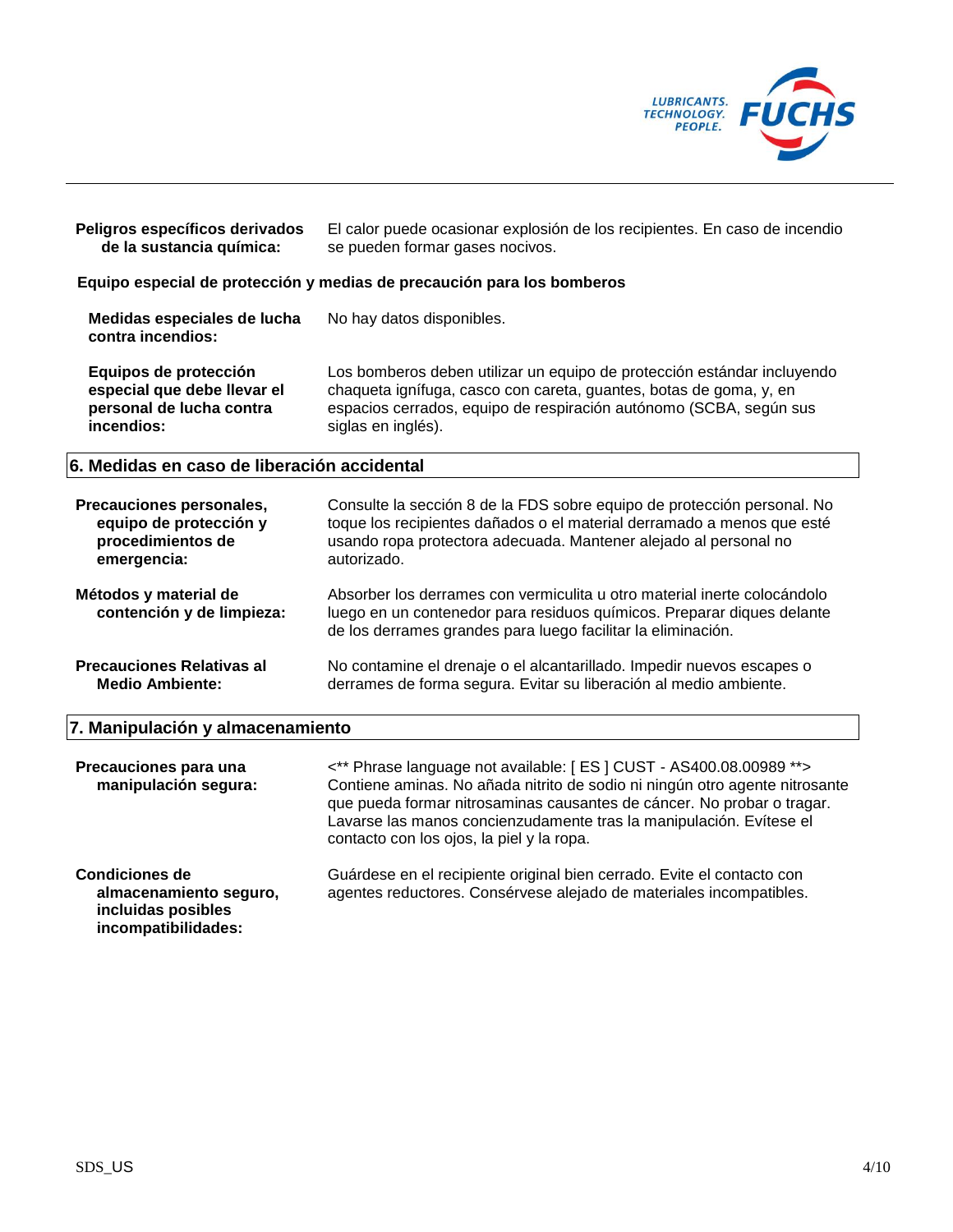

# **8. Control de exposición/protección individual**

## **Valores Límite**

| Determinación química                | <b>Tipo</b> | Valores Límite de Exposición | <b>Fuente</b>                                          |
|--------------------------------------|-------------|------------------------------|--------------------------------------------------------|
| etano-1,2-diol - Aerosol, inhalable. | <b>STEL</b> | $10 \text{ mg/m}$            | EE.UU. ACGIH Valores umbrales límite<br>(03 2017)      |
| etano-1,2-diol - Fracción de vapor   | <b>TWA</b>  | 25 ppm                       | EE.UU. ACGIH Valores umbrales límite<br>(03 2017)      |
| etano-1,2-diol - Fracción de vapor   | <b>STEL</b> | 50 ppm                       | EE.UU. ACGIH Valores umbrales límite<br>(03 2017)      |
| Monoethanolamine                     | <b>TWA</b>  | 3 ppm                        | EE.UU. ACGIH Valores umbrales límite<br>(03 2012)      |
| Monoethanolamine                     | <b>STEL</b> | 6 ppm                        | EE.UU. ACGIH Valores umbrales límite<br>(03 2012)      |
| Monoethanolamine                     | <b>STEL</b> | $15 \text{ mg/m}$<br>6 ppm   | NOS. OSHA la Tabla Z-1-A (29 CFR<br>1910.1000) (1989)  |
| Monoethanolamine                     | <b>TWA</b>  | $8 \text{ mg/m}$<br>3 ppm    | NOS. OSHA la Tabla Z-1-A (29 CFR)<br>1910.1000) (1989) |

| Medidas de protección:                 | Tiene que haber acceso fácil a abundante agua y a botella para enjuagar los<br>ojos. Debe haber una ventilación general adecuada (típicamente 10<br>renovaciones del aire por hora). La frecuencia de la renovación del aire debe<br>corresponder a las condiciones. De ser posible, use campanas extractoras,<br>ventilación aspirada local u otras medidas técnicas para mantener los niveles<br>de exposición por debajo de los límites de exposición recomendados. Si no se<br>han establecido ningunos límites de exposición, el nivel de contaminantes<br>suspendidos en el aire ha de mantenerse a un nivel aceptable. |
|----------------------------------------|-------------------------------------------------------------------------------------------------------------------------------------------------------------------------------------------------------------------------------------------------------------------------------------------------------------------------------------------------------------------------------------------------------------------------------------------------------------------------------------------------------------------------------------------------------------------------------------------------------------------------------|
| Protección respiratoria:               | En caso de ventilación insuficiente, utilice un equipo respiratorio adecuado.<br>Consulte al supervisor sobre la norma de la compañía de protección<br>respiratoria.                                                                                                                                                                                                                                                                                                                                                                                                                                                          |
| Protección de los Ojos:                | Use gafas de seguridad con protectores laterales (o gafas estancas).                                                                                                                                                                                                                                                                                                                                                                                                                                                                                                                                                          |
| Protección de la Piel y del<br>Cuerpo: | Lleve guantes resistentes a los productos químicos, zapatos y traje protectores<br>adecuados para el riesgo de exposición. Contacte con un especialista en salud<br>y seguridad profesional o con el fabricante para obtener información<br>específica.                                                                                                                                                                                                                                                                                                                                                                       |
| Medidas de higiene:                    | Seguir siempre buenas medidas de higiene personal, como lavarse después<br>de manipular el material y antes de comer, beber y/o fumar. Lave<br>rutinariamente la ropa de trabajo para eliminar los contaminantes. Deseche el<br>calzado contaminado que no se pueda limpiar.                                                                                                                                                                                                                                                                                                                                                  |

# **9. Propiedades físicas y químicas**

## **Aspecto**

Forma/estado: **líquido Color:** Verde

**Forma/Figura:** The contract of the contract of the No hay datos disponibles.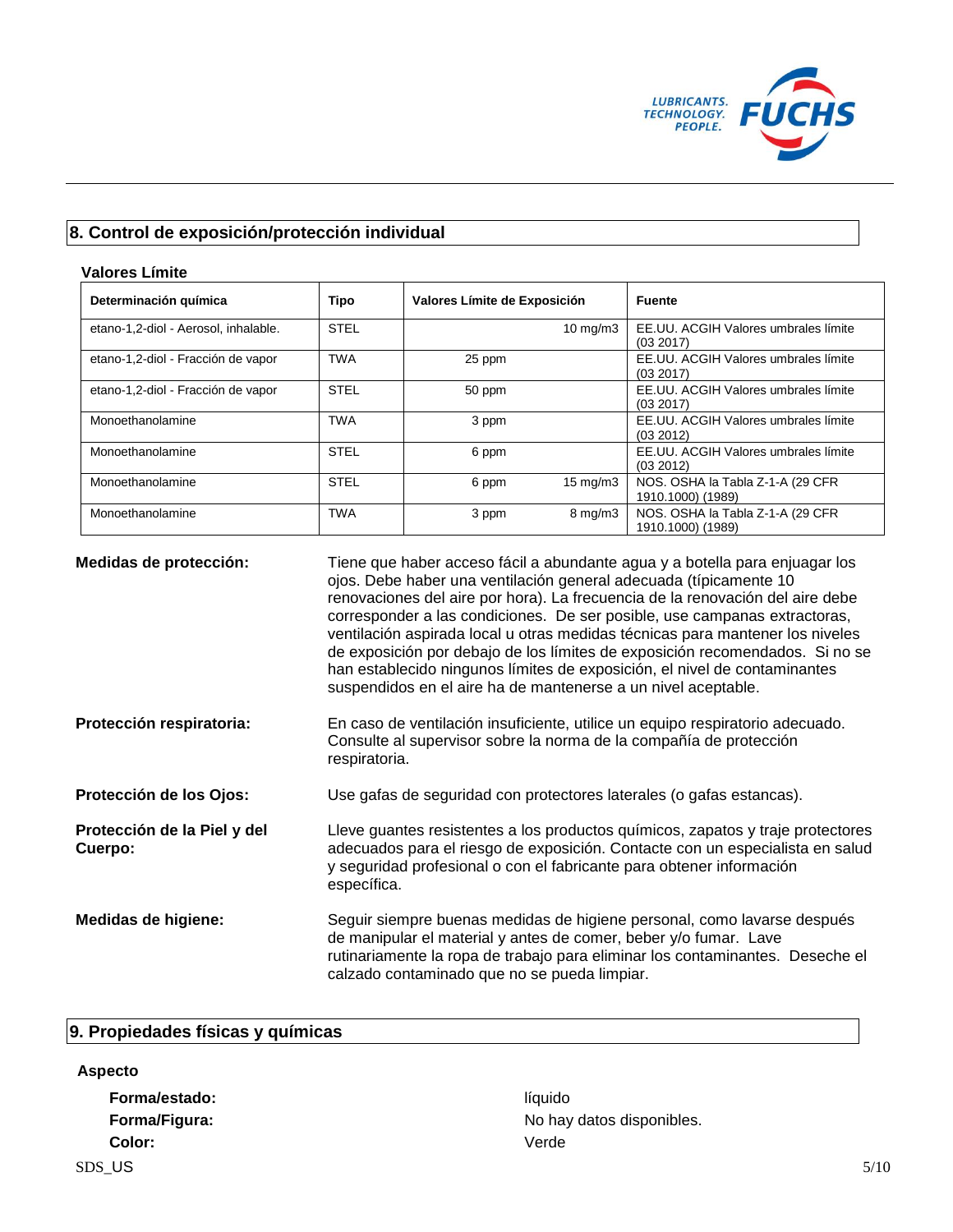

| Olor:                                                         | Inodoro                   |
|---------------------------------------------------------------|---------------------------|
| Umbral de olor:                                               | No hay datos disponibles. |
| pH:                                                           | No hay datos disponibles. |
| Punto de fusión / Punto de congelación:                       | No hay datos disponibles. |
| Punto inicial de ebullición e intervalo de ebullición:        | No hay datos disponibles. |
| Punto de inflamación:                                         | No aplicable              |
| Tasa de evaporación:                                          | No hay datos disponibles. |
| Inflamabilidad (sólido, gas):                                 | No hay datos disponibles. |
| Límites superior/inferior de inflamabilidad o de explosividad |                           |
| Límite superior de inflamabilidad (LSI) (%):                  | No hay datos disponibles. |
| Límite inferior de inflamabilidad (LII) (%):                  | No hay datos disponibles. |
| Límite superior de explosividad (%):                          | No hay datos disponibles. |
| Límite inferior de explosividad (%):                          | No hay datos disponibles. |
| Presión de vapor:                                             | No hay datos disponibles. |
| Densidad del vapor:                                           | No hay datos disponibles. |
| Densidad relativa:                                            | 1.08                      |
| Solubilidad(es)                                               |                           |
| Solubilidad en agua:                                          | Soluble                   |
| Solubilidad (otra):                                           | No hay datos disponibles. |
| Coeficiente de reparto (n-octanol/agua):                      | No hay datos disponibles. |
| Temperatura de autoignición:                                  | No hay datos disponibles. |
| Temperatura de descomposición:                                | No hay datos disponibles. |
| Viscosidad:                                                   | 10 mm2/s (40 °C, medido)  |
| VOC:                                                          | 59.3 % (Method 24)        |

# **10. Estabilidad y reactividad**

| Reactividad:                                    | No reactivo durante uso normal.                                                                               |
|-------------------------------------------------|---------------------------------------------------------------------------------------------------------------|
| <b>Estabilidad Química:</b>                     | El material es estable bajo condiciones normales.                                                             |
| <b>Posibilidad de Reacciones</b><br>Peligrosas: | Ningunos en circunstancias normales.                                                                          |
| <b>Condiciones que Deben</b><br>Evitarse:       | Evite el calor o la contaminación.                                                                            |
| <b>Materiales Incompatibles:</b>                | No hay datos disponibles.                                                                                     |
| Productos de Descomposición<br>Peligrosos:      | La descomposición térmica o la combustión pueden liberar óxido de<br>carbono u otros gases o vapores tóxicos. |

# **11. Información toxicológica**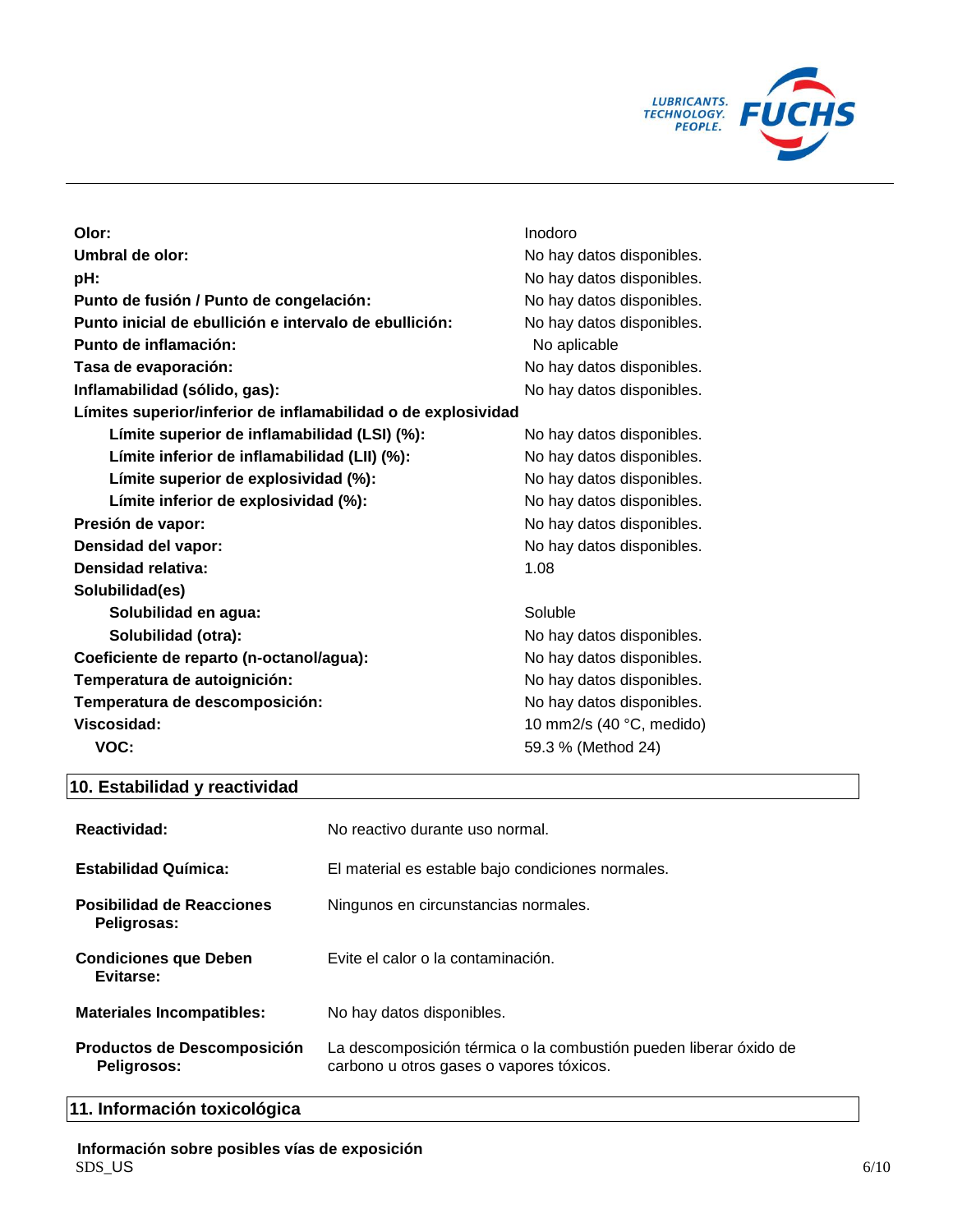

| Ingestión:                                                                                                                                | Nocivo en caso de ingestión.                                                                               |  |
|-------------------------------------------------------------------------------------------------------------------------------------------|------------------------------------------------------------------------------------------------------------|--|
| Inhalación:                                                                                                                               | Nocivo en caso de inhalación.                                                                              |  |
| <b>Contacto con la Piel:</b>                                                                                                              | Provoca irritación cutánea. Puede provocar una reacción alérgica en la piel.                               |  |
| Contacto con los ojos:                                                                                                                    | Provoca irritación ocular grave.                                                                           |  |
| Ingestión:                                                                                                                                | Síntomas relacionados a las características físicas, químicas y toxicológicas<br>No hay datos disponibles. |  |
| Inhalación:                                                                                                                               | No hay datos disponibles.                                                                                  |  |
| <b>Contacto con la Piel:</b>                                                                                                              | No hay datos disponibles.                                                                                  |  |
| Contacto con los ojos:                                                                                                                    | No hay datos disponibles.                                                                                  |  |
| Información sobre los efectos toxicológicos                                                                                               |                                                                                                            |  |
| Toxicidad aguda (listar todas las vías de exposición posibles)                                                                            |                                                                                                            |  |
| Ingestión<br>Producto:                                                                                                                    | ETAmezcla (): 300 - 2000 mg/kg                                                                             |  |
| <b>Contacto dermal</b><br><b>Producto:</b>                                                                                                | ETAmezcla (): $>$ 5000 mg/kg                                                                               |  |
| <b>Inhalación</b><br>Producto:                                                                                                            | No clasificado en cuanto a toxicidad aguda con los datos disponibles.                                      |  |
| <b>Toxicidad por dosis repetidas</b><br>Producto:                                                                                         | No hay datos disponibles.                                                                                  |  |
| <b>Corrosión/Irritación Cutáneas</b><br><b>Producto:</b>                                                                                  | No hay datos disponibles.                                                                                  |  |
| Lesiones Oculares Graves/Irritación Ocular<br><b>Producto:</b>                                                                            | No hay datos disponibles.                                                                                  |  |
| Sensibilización de la Piel o Respiratoria<br><b>Producto:</b>                                                                             | No hay datos disponibles.                                                                                  |  |
| Carcinogenicidad<br>Producto:                                                                                                             | No hay datos disponibles.                                                                                  |  |
| Monografías de IARC sobre la evaluación de los riesgos carcinogénicos para los humanos:<br>No se identificaron componentes carcinogénicos |                                                                                                            |  |
|                                                                                                                                           | Programa Nacional de Toxicología de EUA (NTP). Reporte sobre carcinógenos:                                 |  |

No se identificaron componentes carcinogénicos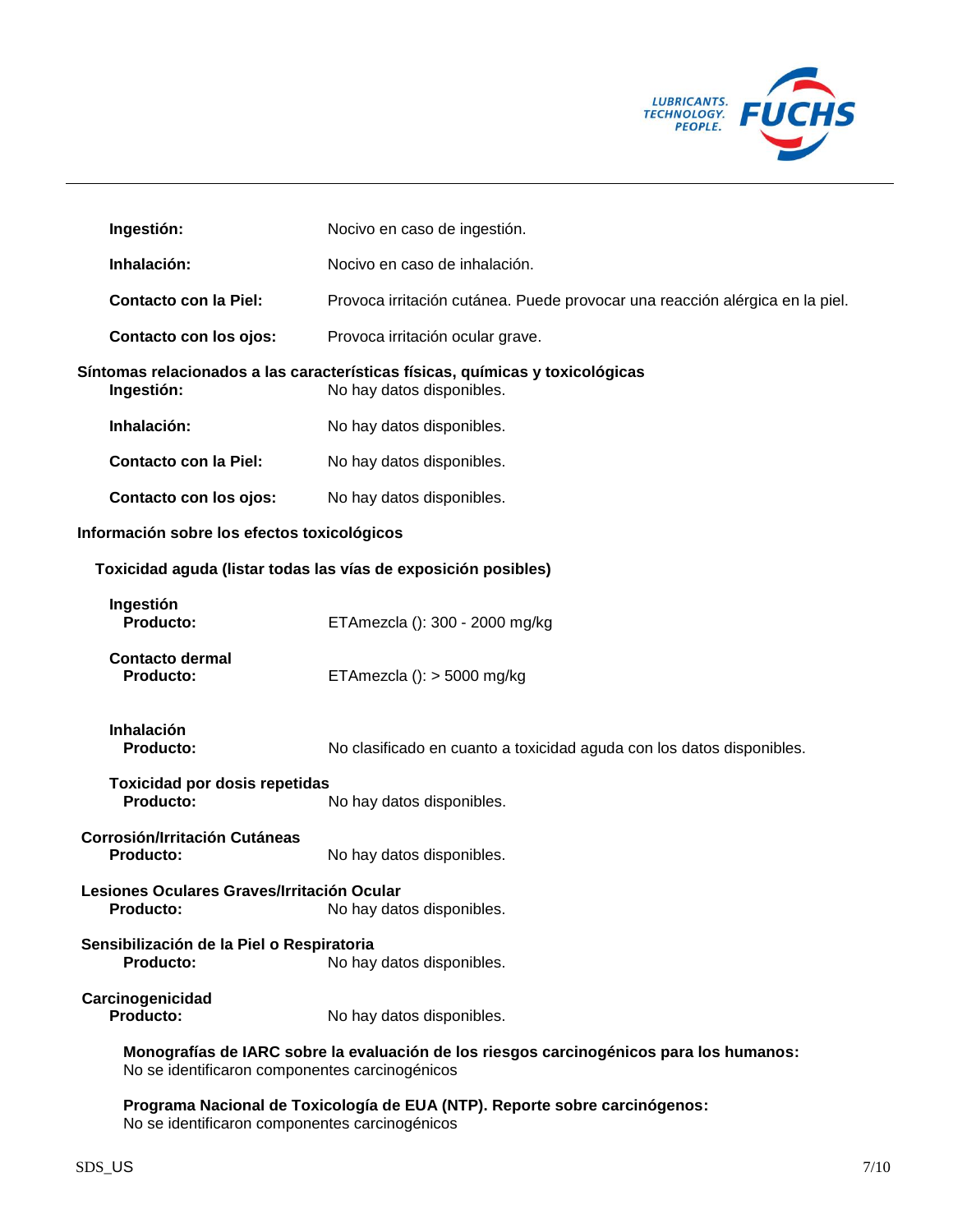

**EEUU. OSHA Sustancias específicamente reguladas (29 CFR 1910.1001-1050):** No se identificaron componentes carcinogénicos

### **Mutagenicidad en Células Germinales**

| En vitro<br>Producto:                       | No hay datos disponibles.                                                                            |
|---------------------------------------------|------------------------------------------------------------------------------------------------------|
| En vivo<br>Producto:                        | No hay datos disponibles.                                                                            |
| Toxicidad para la reproducción<br>Producto: | No hay datos disponibles.                                                                            |
| Producto:                                   | Toxicidad Sistémica Específica de Órganos Diana- Exposición Única<br>No hay datos disponibles.       |
| Producto:                                   | Toxicidad Sistémica Específica de Órganos Diana- Exposiciones Repetidas<br>No hay datos disponibles. |
| Peligro por Aspiración<br>Producto:         | No hay datos disponibles.                                                                            |
| Otros síntomas:                             | No hay datos disponibles.                                                                            |
|                                             |                                                                                                      |

# **12. Información ecológica**

| Información general: | Este producto no ha sido evaluado para la toxicidad ecológica u otros |
|----------------------|-----------------------------------------------------------------------|
|                      | efectos ambientales.                                                  |

## **13. Consideraciones relativas a la eliminación**

| Instrucciones para la<br>eliminación: | Las actividades de descarga, tratamiento o eliminación pueden estar<br>sujetos a leyes nacionales, estatales o locales. Elimine el residuo en una<br>instalación adecuada de tratamiento y eliminación de acuerdo con las leyes<br>y reglamentos correspondientes y características del producto en el<br>momento de la eliminación. Es responsabilidad del usuario del producto o<br>propietario para determinar en el momento de la disposición, que las<br>regulaciones de residuos debe ser aplicado. |
|---------------------------------------|-----------------------------------------------------------------------------------------------------------------------------------------------------------------------------------------------------------------------------------------------------------------------------------------------------------------------------------------------------------------------------------------------------------------------------------------------------------------------------------------------------------|
| <b>Envases Contaminados:</b>          | Los contenedores vacíos deben ser llevados a un sitio de manejo aprobado<br>para desechos, para el reciclado o eliminación.                                                                                                                                                                                                                                                                                                                                                                               |

### **14. Información sobre el transporte**

## **DOT**

No reglamentado.

#### **IMDG**

 $SDS_U$ US  $8/10$ No reglamentado.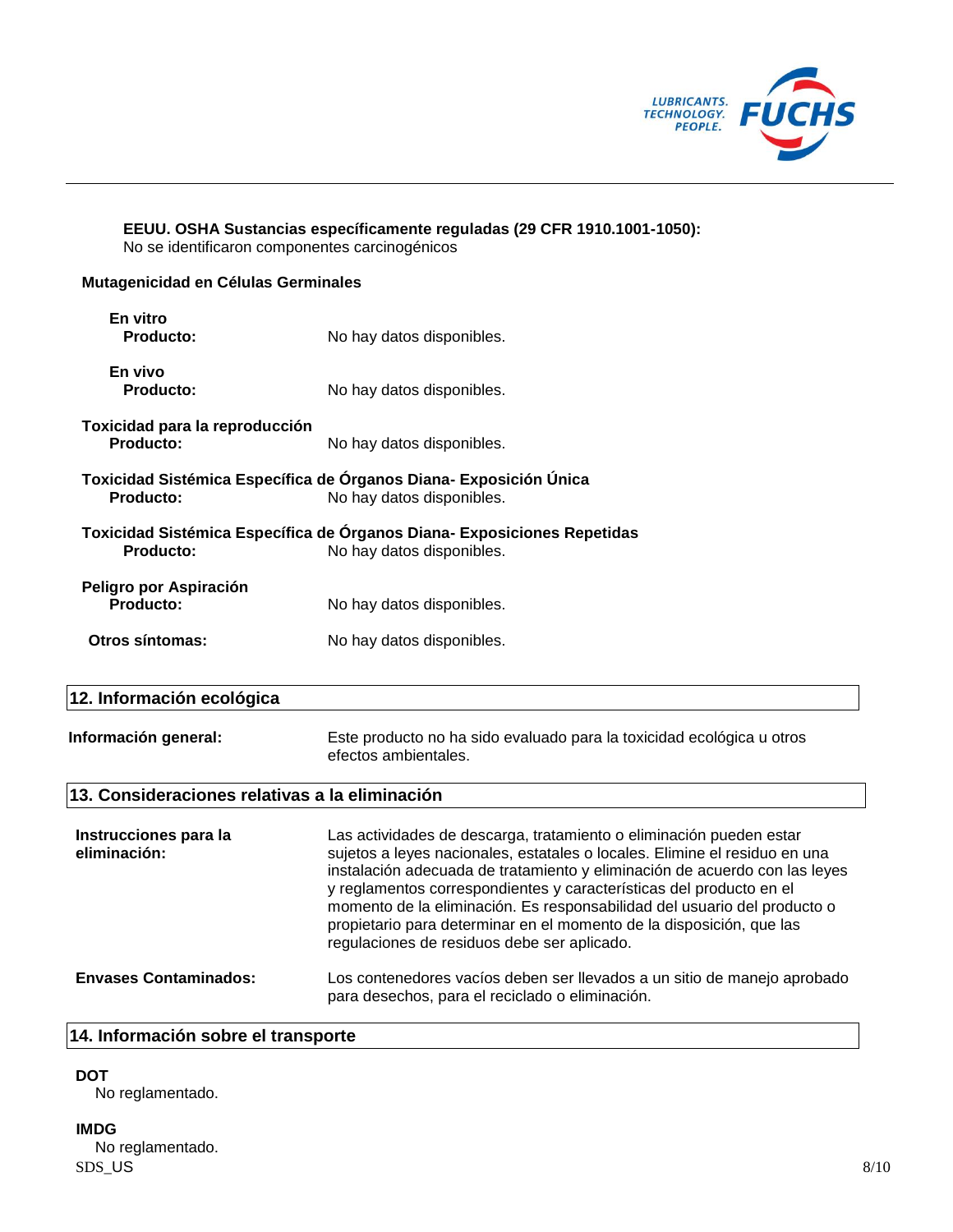

#### **IATA**

No reglamentado.

### **15. Información reglamentaria**

#### **Reglamentos Federales de EE.UU.**

#### **EEUU. OSHA Sustancias específicamente reguladas (29 CFR 1910.1001-1050)**

No están presentes, o no están presentes en lascantidades reguladas.

#### **Ley de Enmiendas y Reautorización del Superfondo de 1986 (SARA)**

#### **Categorías de peligro**

Peligros inmediatos (agudos) para la salud Peligros retardados (crónicos) para la salud Toxicidad aguda (cualquier vía de exposición) Lesiones o irritaciones oculares graves Sensibilización de la Piel o Respiratoria Toxicidad específica en determinados órganos (exposición única o repetida)

#### **SARA 313 (Reporte TRI, Acerca del Inventario de Liberación de Sustancias Tóxicas)**

|                          | Umbral de        |                             |
|--------------------------|------------------|-----------------------------|
|                          | declaración para | Umbral de declaración para  |
| <b>Identidad Química</b> | otros usuarios   | fabricación y procesamiento |
| etano-1.2-diol           | 10000 lbs        | 25000 lbs.                  |

#### **Regulaciones de un Estado de EUA**

#### **Proposición 65 del Estado de California, EUA**



ADVERTENCIA: este producto puede exponerlo a productos químicos que incluyen,Ethylene oxide

, que [es] conocido por el Estado de California como causante de cáncer y defectos de nacimiento u otros daños reproductivos.

Trimethyl phosphatePropylene oxide1,4-Dioxane2-Propenoic acid, ethyl ester , que [es] conocido por el Estado de California como causante de cáncer.

etano-1,2-diol, que [es] conocido por el Estado de California como causante de defectos de nacimiento u otros daños reproductivos. Para obtener más información, vaya a www.P65Warnings.ca.gov.

| 16. Otra información, como fecha de preparación o última revisión |            |  |  |
|-------------------------------------------------------------------|------------|--|--|
| Fecha de asunto::                                                 | 19.03.2019 |  |  |
| <b>Fecha de Revisión:</b>                                         | 18.08.2018 |  |  |